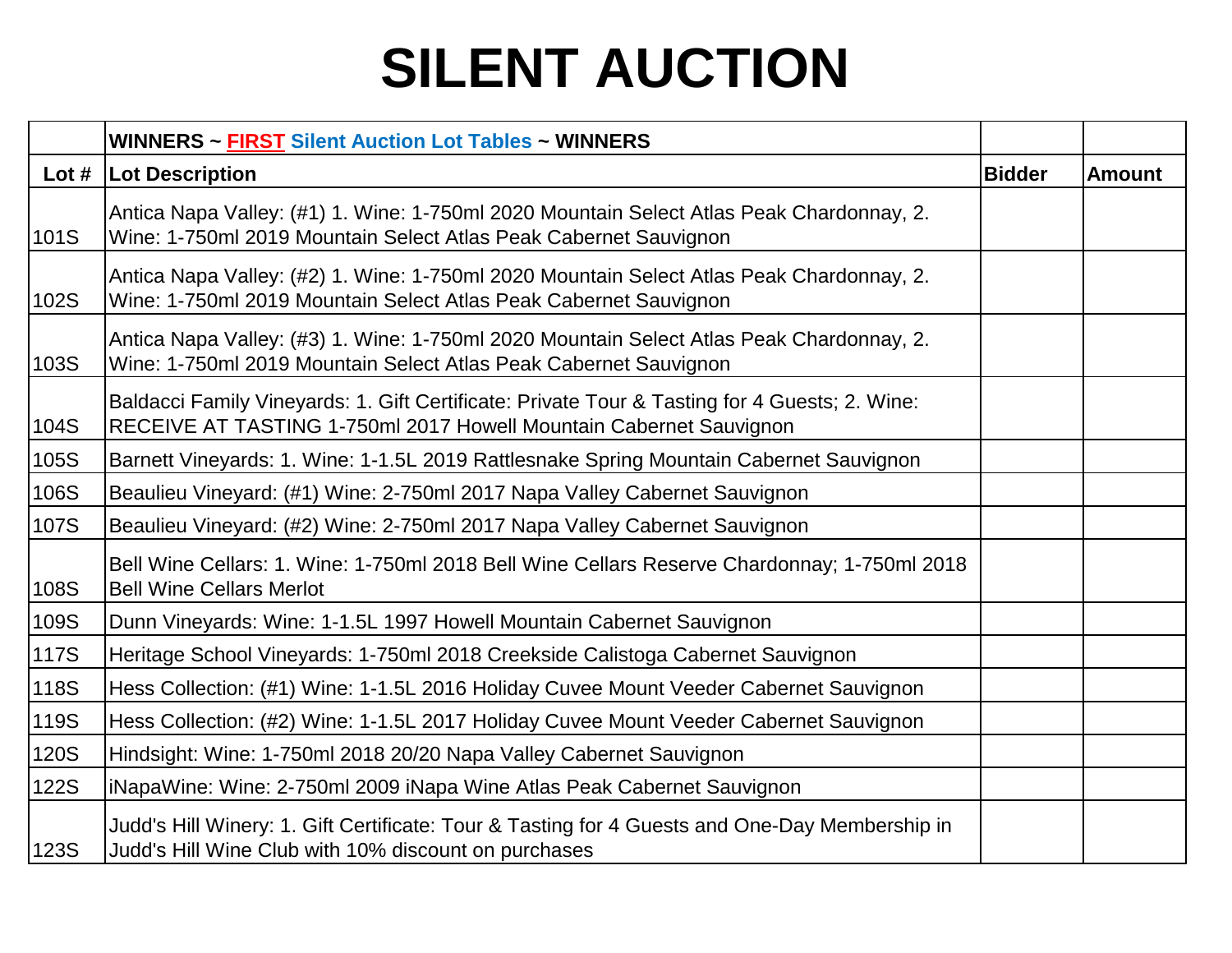|             | <b>WINNERS ~ FIRST Silent Auction Lot Tables ~ WINNERS</b>                                                                                                                                                                                              |               |               |
|-------------|---------------------------------------------------------------------------------------------------------------------------------------------------------------------------------------------------------------------------------------------------------|---------------|---------------|
| Lot $#$     | Lot Description                                                                                                                                                                                                                                         | <b>Bidder</b> | <b>Amount</b> |
| 125S        | Karl Lawrence Cellars: (#1) 12-250ml cans 2021 Allison Ave. Rose                                                                                                                                                                                        |               |               |
| 126S        | Karl Lawrence Cellars: (#2) 12-250ml cans 2021 Allison Ave. Rose                                                                                                                                                                                        |               |               |
| <b>127S</b> | Laird Family Estates: 1. Gift Certificate: Tasting for 2 Guests + Cheese & Charcuterie Board; 2.<br>Wine: 1-750ml 2020 Cold Creek Pinot Grigio; 1-750ml 2017 Napa Valley Cabernet Sauvignon                                                             |               |               |
| 129S        | Markham Vineyards: 1. Gift Certificate: Tour & Tasting for 2 Guests; 2. Wine: RECEIVE UPON<br>VISIT 1-750ml Markham Napa Valley Merlot                                                                                                                  |               |               |
| 132S        | Porter Family Vineyards: 1-750ml 2017 Napa Valley Cabernet Sauvignon                                                                                                                                                                                    |               |               |
| 134S        | Shafer Vineyards: 1. Wine: 1-1.5L 2017 One Point Five Cabernet Sauvignon                                                                                                                                                                                |               |               |
| 135S        | Solorio Family Wines: 1-750ml 2015 Napa Valley Zinfandel                                                                                                                                                                                                |               |               |
| <b>137S</b> | Stellareese: 1. Gift Certificate: Tasting for 6 Guests at "The Parlor" in Napa; 2. Wine: 1-750ml<br>2016 Marcey's Vineyard Calistoga Cabernet Sauvignon; Stellareese Collection: 1-750ml 2017<br>Marcey's Vineyard Calistoga Reserve Cabernet Sauvignon |               |               |
| 138S        | Switchback Ridge: 1-750ml 2018 Peterson Family Vineyard Calistoga Cabernet Sauvignon                                                                                                                                                                    |               |               |
| 139S        | The Wager: 1-750ml 2016 Tamara's Vineyard Calistoga Cabernet Sauvignon                                                                                                                                                                                  |               |               |
| 140S        | Trefethen: 1. Wine: 2020 Estate Chardonnay; 2. Wine: 2018 Dragon's Tooth                                                                                                                                                                                |               |               |
| <b>142S</b> | Vintner's Collective: Gift Certificate: A #1 Bar Tasting for 4 Guests with a Customized Flight of 5<br>Wines                                                                                                                                            |               |               |
| 143S        | ZD Wines: Wine: 2-750ml 2018 50th Anniversary Napa Valley Cabernet Sauvignon                                                                                                                                                                            |               |               |
| 146S        | O'Shaughnessy Estate Winery: Wine: 1-1.5L 2016 Howell Mountain Cabernet Sauvignon                                                                                                                                                                       |               |               |
| <b>147S</b> | Robert Craig Winery: Wine: 1-1.5L 2015 Mount Veeder Cabernet Sauvignon                                                                                                                                                                                  |               |               |
| <b>149S</b> | Robert Mondavi Winery: 1. Wine: 1-750ml 2016 Oakville Cabernet Franc; 2. Wine: 1-750ml 2014<br>Spotlight Collection Stags Leap District Cabernet Sauvignon                                                                                              |               |               |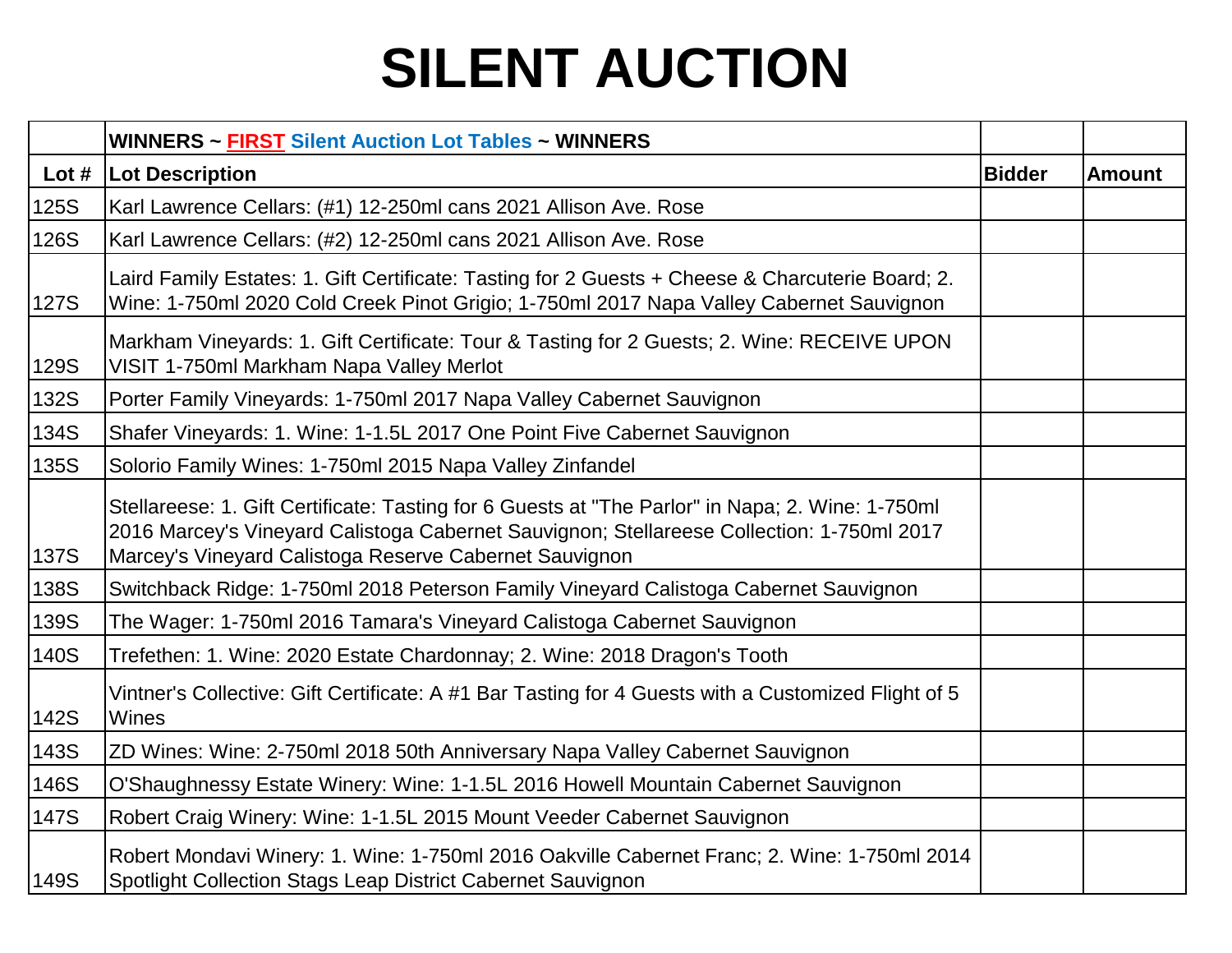|             | WINNERS ~ SECOND Silent Auction Lot Tables ~ WINNERS                                                                                                                                                    |               |               |
|-------------|---------------------------------------------------------------------------------------------------------------------------------------------------------------------------------------------------------|---------------|---------------|
| Lot #       | <b>Lot Description</b>                                                                                                                                                                                  | <b>Bidder</b> | <b>Amount</b> |
| 110S        | Clos Pegase Winery: (#1) 1. Wine: 1-1.5L 2016 Hommage Cabernet Sauvignon signed by<br>winemaker Robin Akhurst                                                                                           |               |               |
| <b>111S</b> | Clos Pegase Winery: (#2) 1. Wine: 1-1.5L 2016 Hommage Cabernet Sauvignon signed by<br>winemaker Robin Akhurst                                                                                           |               |               |
| 112S        | Corison Winery: 1. Gift Certificate: Library Tasting & Tour for 2 Guests; 2. Wine: 1-1.5L 2018<br>Napa Valley Cabernet Sauvignon signed by the Winemaker                                                |               |               |
| 113S        | Dalla Valle Vineyards: Wine: 1-1.5L 2018 Dalla Valle Cabernet Sauvignon                                                                                                                                 |               |               |
| 114S        | Maya: Wine: 1-1.5L 2018 MAYA Red Blend                                                                                                                                                                  |               |               |
| 115S        | Far Niente: 1. Gift Certificate: Tour & Tasting for 4 Guests; 2. Wine: 1-1.5L 2020 Chardonnay                                                                                                           |               |               |
| <b>116S</b> | Hendry Ranch Wines: 1. Gift Certificate: Classic Wine Tasting for 4 Guests; 2. Wine: 1-1.5L 2006<br><b>Cabernet Sauvignon</b>                                                                           |               |               |
| <b>121S</b> | Honig Vineyard & Winery: 1. Gift Certificate: Honig Classic Tasting for 4 Guests; 2. Wine: 1-1.5L<br>2005 Bartolucci Vineyard Rutherford Cabernet Sauvignon                                             |               |               |
| <b>128S</b> | Louis Martini Winery: 1. Gift Certificate: Park Tasting for 4 Guests; 2. Wine: 1-750ml 2017 Howell<br>Mountain Cabernet Sauvignon                                                                       |               |               |
| 124S        | Karl Lawrence Cellars: 1. Gift Certificate: Barrel Tasting and Sunshine Foods sandwich picnic in<br>the Pocai Vineyard in Calistoga; 2. Wine: (1 each of 375ml, 750ml, 1.5L) 2019 Cabernet<br>Sauvignon |               |               |
| 130S        | Mi Sueno Winery: 1. Gift Certificate: Tasting for 4 Guests; 2. Wine: 1-1.5L 2017 El Llano Red<br><b>Blend</b>                                                                                           |               |               |
| <b>131S</b> | Peju: 1. Gift Certificate: PEJU Experience Classic Tasting for 4 Guests; 2. Wine: 1-1.5L 2014<br>Napa Valley Merlot                                                                                     |               |               |